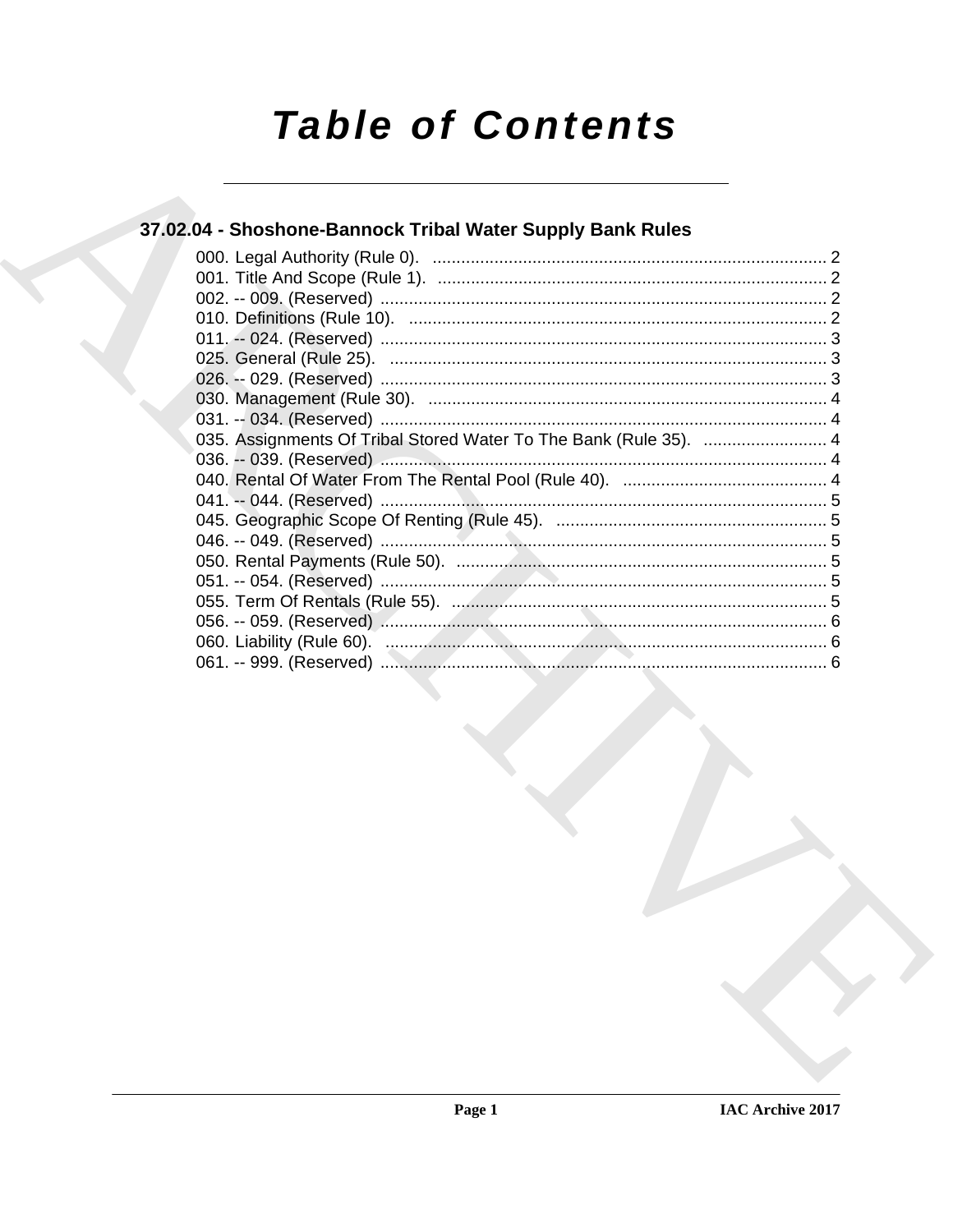#### **IDAPA 37 TITLE 02 CHAPTER 04**

#### **37.02.04 - SHOSHONE-BANNOCK TRIBAL WATER SUPPLY BANK RULES**

#### <span id="page-1-1"></span><span id="page-1-0"></span>**000. LEGAL AUTHORITY (RULE 0).**

These rules have been adopted pursuant to Sections 42-1761 to 42-1765, Idaho Code, Idaho Water Resources Board Water Supply Bank Rule 40 and The 1990 Fort Hall Indian Water Rights Agreement (Agreement) to assure orderly operation of the Shoshone-Bannock Tribal Water Supply Bank. (7-8-94) operation of the Shoshone-Bannock Tribal Water Supply Bank.

#### <span id="page-1-2"></span>**001. TITLE AND SCOPE (RULE 1).**

37.02.04 - SHOSHORE-BANNOCK TRUBAL WATER SUPPLY BANK RULES<br>
001. LECAL ALTITORITY (RULE)<br>
001. LECAL ALTITORITY (RULE)<br>
1998 - March 2008 - School 2013 (1998 - 1995 Make Cole Islam Ware Research Doct 2013)<br>
903. THE ARCH **01. Purpose**. The purpose of establishing this Shoshone-Bannock Water Supply Bank is to allow for rental for any beneficial use all or any part of the water accruing to the federal contract storage rights in the American Falls Reservoir and the Palisades Reservoir as described in Article 7.3.1 of the Agreement not used on Indian lands or otherwise required to fulfill the exchange established by Article 8 of the Michaud Contract. (7-8-94) otherwise required to fulfill the exchange established by Article 8 of the Michaud Contract.

**Intent**. These rules are not intended to prohibit the Tribes from renting the storage contract water from Palisades and American Fall Reservoirs for any beneficial use within the exterior boundaries of the Reservation. (7-8-94)

**03. Agreement**. The Idaho Water Resources Board or its successors, pursuant to Section 7.3.6 of the Agreement, agrees not to take any action that will interfere with the nature, scope, spirit and purposes of the Shoshone-Bannock Water Supply Bank. (7-8-94) Shoshone-Bannock Water Supply Bank.

#### <span id="page-1-3"></span>**002. -- 009. (RESERVED)**

#### <span id="page-1-5"></span><span id="page-1-4"></span>**010. DEFINITIONS (RULE 10).**

In addition to the definitions set forth below, the definitions in "The 1990 Fort Hall Indian Water Rights Agreement" are incorporated to the extent they are applicable. (7-8-94)

<span id="page-1-6"></span>**01.** Acre Foot. The amount of water necessary to cover one (1) acre of land to a depth of one (1) foot and is equivalent to forty-three thousand five hundred sixty (43,560) cubic feet or three hundred twenty-five thousand eight hundred fifty-one (325,851) gallons of water. (7-8-94)

<span id="page-1-7"></span>**02. Agreement**. "The 1990 Fort Hall Indian Water Rights Agreement" as ratified by the Shoshone-Bannock Tribes in June, 1991, and as approved by the United States in Public Law 101-602, 104 Stat. 3061 on November 16, 1990, and by the state of Idaho in 1991 Idaho Session Laws Chapter 228 at 547. (7-8-94) November 16, 1990, and by the state of Idaho in 1991 Idaho Session Laws Chapter 228 at 547.

**03. Annual**. The period starting on the day following the first Monday in March of each year and ending on the first Monday of March of the succeeding year. (7-8-94)

<span id="page-1-10"></span><span id="page-1-9"></span><span id="page-1-8"></span>**04. Bank**. The "Shoshone-Bannock Tribal Water Supply Bank." (7-8-94)

**05. Beneficial Use**. Any use of water for DCMI, irrigation, hydropower generation, recreation, stock watering, fish propagation and instream flow uses as well as any other uses that provide a benefit to the user of the water. water.  $(7-8-94)$ 

<span id="page-1-12"></span><span id="page-1-11"></span>**06. Bureau**. The United States Department of Interior Bureau of Reclamation. (7-8-94)

**07.** Chairperson. The person selected by the Tribal Rental Pool Committee to be the head of the Committee. (7-8-94) Committee. (7-8-94)

<span id="page-1-14"></span><span id="page-1-13"></span>**08.** Committee. The Tribal Rental Pool Committee. (7-8-94) **09.** Council. The Fort Hall Business Council. (7-8-94)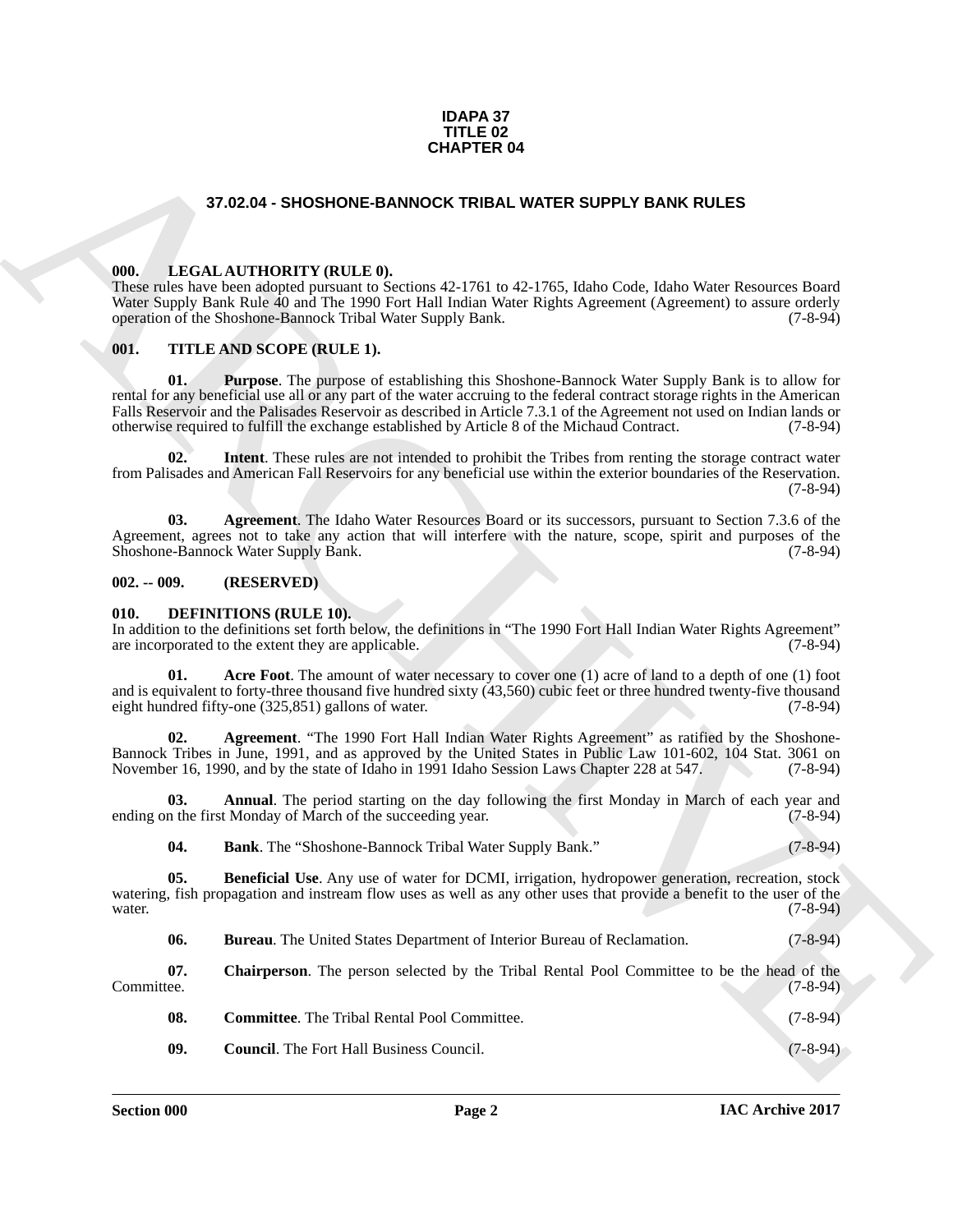### *Department of Water Resources*

<span id="page-2-3"></span>**10. IDWR**. The Idaho Department of Water Resources an executive agency of the state of Idaho v Section 42-1701, Idaho Code, or any successor agency. (7-8-94) created by Section 42-1701, Idaho Code, or any successor agency.

<span id="page-2-4"></span>**11. IWRB**. The Idaho Water Resource Board an agency constituted in accordance with Idaho Const. art. XV, Section 7, or any successor agency. (7-8-94)

**12. Rent**. A temporary legal conveyance by the Tribes of the right to use storage water pursuant to Section 42-1761, Idaho Code, for a fixed period of time during which ownership of the federal contract storage right is retained for the benefit of the Tribes. (7-8-94) is retained for the benefit of the Tribes.

<span id="page-2-6"></span><span id="page-2-5"></span>

| <b>13.</b> |  | <b>Rental Pool.</b> The Tribal stored water assigned to the Bank. | $(7-8-94)$ |
|------------|--|-------------------------------------------------------------------|------------|
|------------|--|-------------------------------------------------------------------|------------|

<span id="page-2-7"></span>**14. Renter**. The person renting water from the rental pool. (7-8-94)

<span id="page-2-9"></span><span id="page-2-8"></span>**15. Reservation**. The Fort Hall Indian Reservation. (7-8-94)

**16. Reservation Watermaster**. The Tribal Water Engineer or any successor designated by the Tribes ister the Tribal water rights under the Tribal Water Code. (7-8-94) to administer the Tribal water rights under the Tribal Water Code.

<span id="page-2-12"></span><span id="page-2-11"></span><span id="page-2-10"></span>**17. Snake River Watermaster**. The watermaster of Water District 01 or any successor. (7-8-94)

**18. Tribal Stored Water**. The storage water accruing to the federal contract storage space identified in .3.1 of the Agreement. (7-8-94) Article 7.3.1 of the Agreement.

**19. 19.** Tribal Water Engineer. The Tribal officer or any successor designated to administer the Tribal Water Code. (7-8-94) Water Code. (7-8-94)

<span id="page-2-20"></span><span id="page-2-14"></span><span id="page-2-13"></span>**20. Tribes**. The Shoshone-Bannock Tribes. (7-8-94)

<span id="page-2-0"></span>**011. -- 024. (RESERVED)**

<span id="page-2-1"></span>**025. GENERAL (RULE 25).**

**Department of Neuro Encyclope Control of the Planetment of Neuro Europe Control of the Europe Control of the Europe Control of the Europe Control of the Europe Control of the Europe Control of the Europe Control of the E 01. Priority of Use**. Before stored water is assigned to the rental pool, Tribal stored water shall be maintained and made available for Tribal uses as determined by the Council and to meet the commitment of the Tribes under Article 8 of the Michaud Contract. The water is to be rented for beneficial use and may be rented outside the Reservation subject to the provisions of Rule 45 of these Water Supply Bank Rules. (7-8-94)

<span id="page-2-16"></span>**02. Bank Operation**. The operation of the Bank shall be consistent with the Agreement. The Bank for the exclusive purpose of rental of Tribal stored water. (7-8-94) shall be for the exclusive purpose of rental of Tribal stored water.

<span id="page-2-15"></span>**03. Authority of Bank**. The Shoshone-Bannock Water Supply Bank is created pursuant to the provisions of the following Sections 42-1761, 42-1762, 42-1763, 42-1764, and 42-1765, Idaho Code. (7-8-94)

<span id="page-2-19"></span>**04. Incorporation of Articles**. These rules incorporate by reference the provisions set forth in Article 3.10 and 7.3.11 of the Agreement. 7.3.5, 7.3.10 and 7.3.11 of the Agreement.

<span id="page-2-17"></span>**05.** Consistency. The operation of the Bank shall be consistent with provisions of the Tribes' der contracts with the United States. (7-8-94) spaceholder contracts with the United States.

<span id="page-2-21"></span>**06. Storage Water**. Tribal stored water rented from the pool shall be deemed storage water of the renter. (7-8-94)

<span id="page-2-18"></span>**07. Evaporation Losses**. Evaporation losses associated with any Tribal stored water assigned to the ull be charged to storage space from which the water is released. (7-8-94) Bank shall be charged to storage space from which the water is released.

<span id="page-2-2"></span>**026. -- 029. (RESERVED)**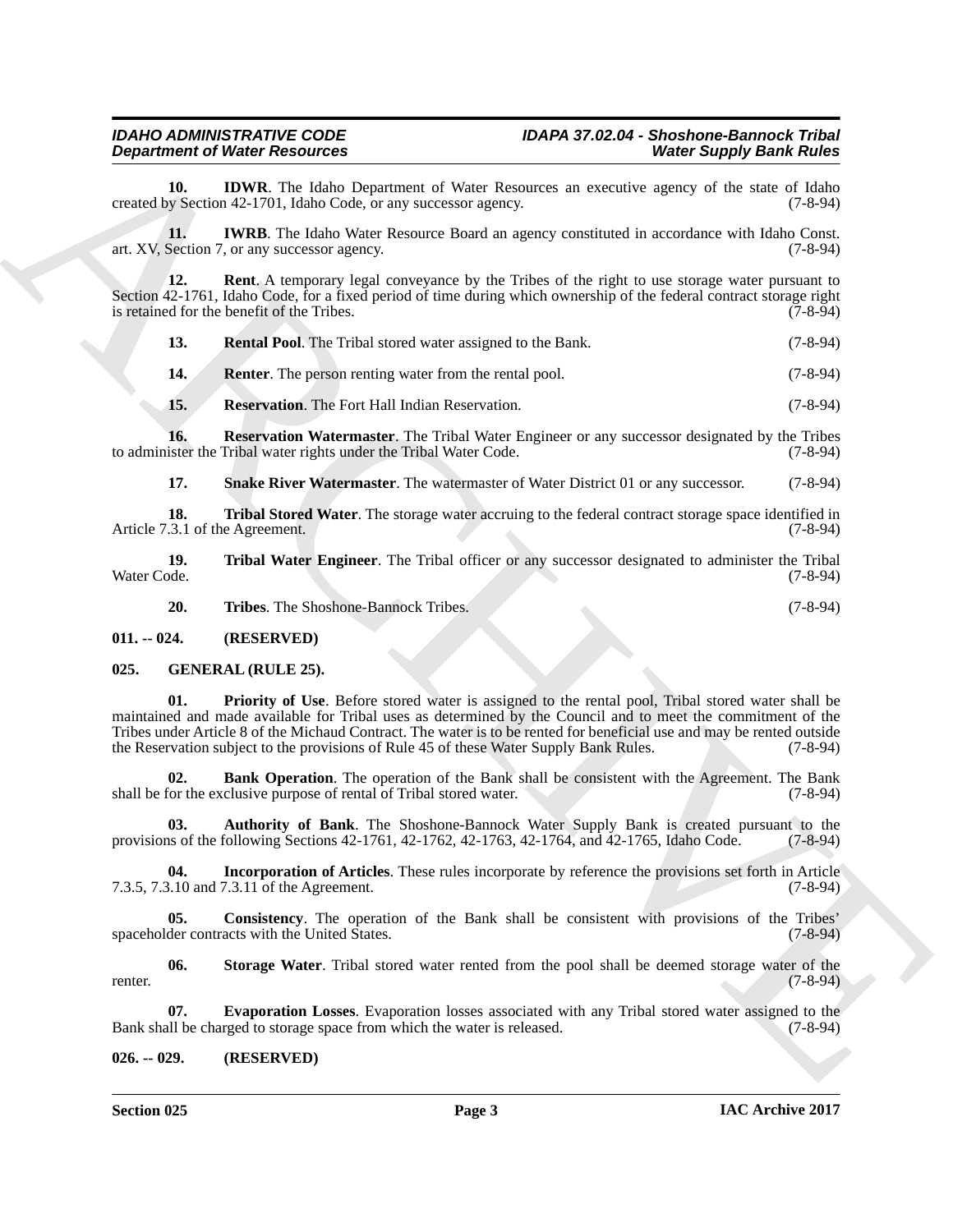#### <span id="page-3-12"></span><span id="page-3-0"></span>**030. MANAGEMENT (RULE 30).**

<span id="page-3-16"></span><span id="page-3-13"></span>**01. Bank Operation**. The Bank shall be operated by the Tribal Rental Pool Committee in conformity with these rules and the Agreement. (7-8-94)

ARCHIVE **02. Committee Composition**. The Tribal Rental Pool Committee shall be composed of the following members: the Bureau Snake River Area Manager, the Snake River Watermaster, the Tribal Reservation Watermaster and three (3) individuals designated by the Council. The composition of this Committee shall only be changed as provided in the Agreement. (7-8-94)

<span id="page-3-15"></span>**03.** Chairperson Selection. The Committee shall select its own Chairperson from the Committee as determined by a majority vote of the Committee. Each term of the Chairperson of the Committee shall not exceed four (4) years; however, nothing precludes the same person from being re-elected as Chairperson by the members for more than one (1) term.  $(7-8-94)$ 

<span id="page-3-17"></span>**04. Committee Responsibilities**. The Tribal Rental Pool Committee shall have the following responsibilities:

**a.** The Committee shall ensure that the Bank is operated in compliance with these rules and the Agreement and shall establish such other polices for the operation of the Bank as are consistent with these rules and the Agreement. (7-8-94) the Agreement.

**b.** The Committee shall advise the Fort Hall Business Council on water banking activities upon request. (7-8-94)

<span id="page-3-14"></span>**05.** Chairperson Duties. The Chairperson shall be responsible for such duties as are delegated by the Committee. (7-8-94) Committee. (7-8-94)

<span id="page-3-1"></span>**031. -- 034. (RESERVED)**

#### <span id="page-3-5"></span><span id="page-3-2"></span>**035. ASSIGNMENTS OF TRIBAL STORED WATER TO THE BANK (RULE 35).**

<span id="page-3-7"></span>**01. Assignments of Stored Water**. Assignments of Tribal stored water to the Bank should identify the reservoir from which the assignment is being made. If no reservoir is identified, the Tribal stored water shall be deemed to come first from the Palisades Reservoir and secondly from American Falls Reservoir. (7-8-94) deemed to come first from the Palisades Reservoir and secondly from American Falls Reservoir.

**02.** Assignment Forms. Assignments of Tribal stored water to the Bank shall be in writing on forms provided by the Committee and shall bear the date received by the Chairperson. Copies of all assignments shall be<br>provided to all the Committee members and a copy shall be provided to the Council. (7-8-94) provided to all the Committee members and a copy shall be provided to the Council.

<span id="page-3-11"></span><span id="page-3-10"></span><span id="page-3-8"></span><span id="page-3-6"></span>**03. Term of Assignment**. Assignments of Tribal stored water may be made for any period of time. (7-8-94)

**04. Control of Assigned Water**. All Tribal stored water assigned to the Bank by the Council shall be under the control of the Committee for the duration of the term of the assignment to be rented in accordance with these rules and the terms of the assignment. (7-8-94)

**05. Space Assignment**. Whenever Tribal stored water is made available for rental, it shall be deemed the intention of the Tribes to assign sufficient space to yield the amount of water designated. (7-8-94) that it is the intention of the Tribes to assign sufficient space to yield the amount of water designated.

<span id="page-3-9"></span>**06. Return of Unrented Water**. Any Tribal stored water assigned to the rental pool that is not rented eturned to the credit of the Tribes. (7-8-94) shall be returned to the credit of the Tribes.

#### <span id="page-3-3"></span>**036. -- 039. (RESERVED)**

#### <span id="page-3-18"></span><span id="page-3-4"></span>**040. RENTAL OF WATER FROM THE RENTAL POOL (RULE 40).**

**Section 030 Page 4**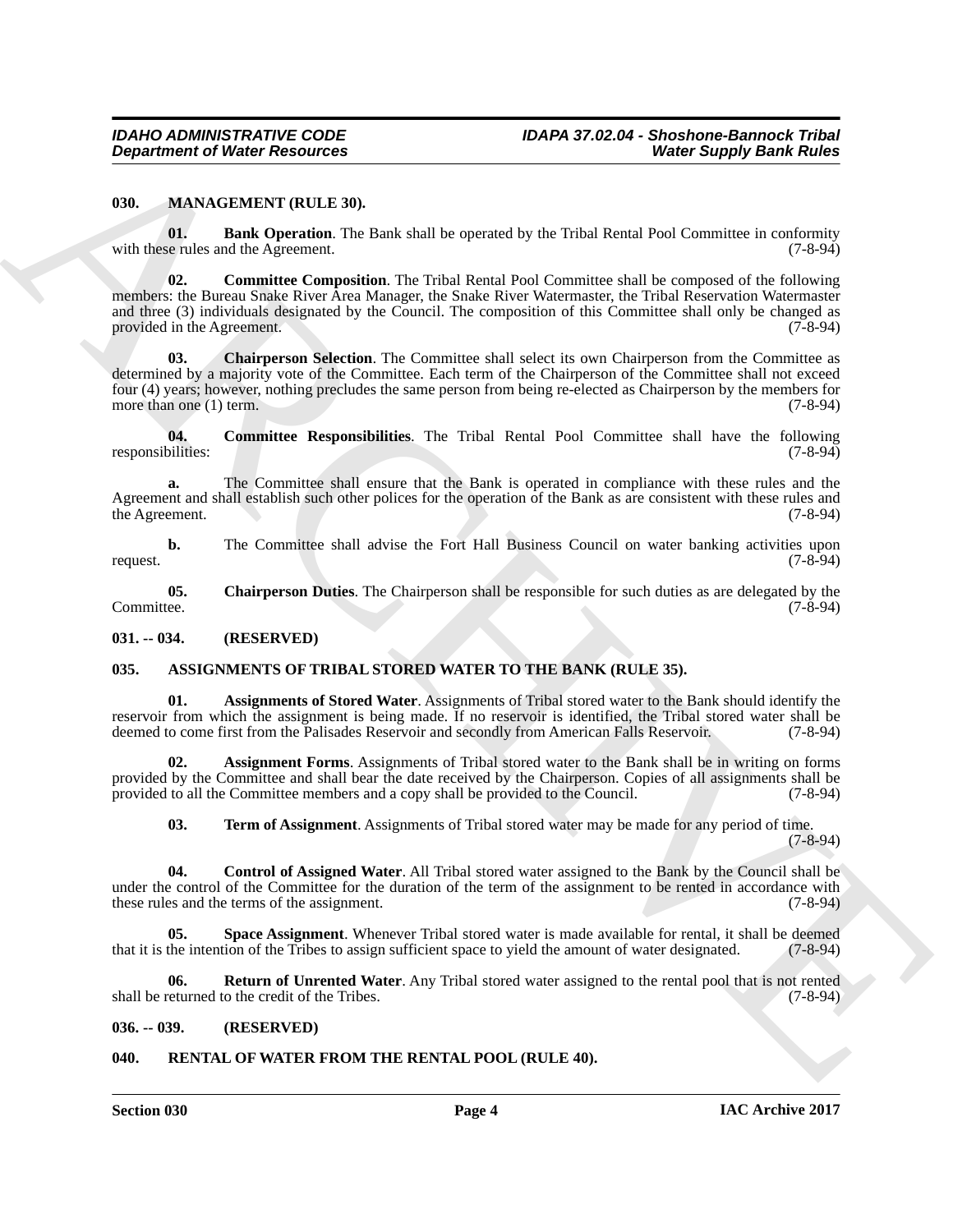### *Department of Water Resources*

## <span id="page-4-11"></span><span id="page-4-10"></span><span id="page-4-9"></span>*IDAHO ADMINISTRATIVE CODE IDAPA 37.02.04 - Shoshone-Bannock Tribal*

|                             | <b>Department of Water Resources</b>                                                                                                                                                                                                                                                                                                                                                                                                                                                                                                | <b>Water Supply Bank Rules</b> |
|-----------------------------|-------------------------------------------------------------------------------------------------------------------------------------------------------------------------------------------------------------------------------------------------------------------------------------------------------------------------------------------------------------------------------------------------------------------------------------------------------------------------------------------------------------------------------------|--------------------------------|
| 01.<br>Project water users. | Rental Priorities. Tribal stored water assigned to the Bank shall be made available for rental in<br>accordance with the priorities established by the Committee, provided that the Fort Hall Indian Irrigation Project<br>water users shall have a right of first refusal to rent any tribal stored water assigned to the rental pool. Notice shall be<br>given in accordance with procedures established by agreement of the Tribes and the Fort Hall Indian Irrigation                                                           | $(7-8-94)$                     |
| 02.                         | <b>Rental Application.</b> A request to rent water shall be in writing on a form provided by the<br>Committee. A copy of the request shall be provided to each member of the Committee and forwarded to the Council.                                                                                                                                                                                                                                                                                                                | $(7-8-94)$                     |
| 03.                         | <b>Content of Agreements.</b> All rental agreements shall contain the following information:                                                                                                                                                                                                                                                                                                                                                                                                                                        | $(7-8-94)$                     |
| a.                          | Name and address of the renter,                                                                                                                                                                                                                                                                                                                                                                                                                                                                                                     | $(7-8-94)$                     |
| b.                          | Amount of tribal stored water obligated,                                                                                                                                                                                                                                                                                                                                                                                                                                                                                            | $(7-8-94)$                     |
| c.                          | The beneficial use,                                                                                                                                                                                                                                                                                                                                                                                                                                                                                                                 | $(7-8-94)$                     |
| d.                          | The rental price,                                                                                                                                                                                                                                                                                                                                                                                                                                                                                                                   | $(7-8-94)$                     |
| е.                          | The legal description of the point of diversion and place of use,                                                                                                                                                                                                                                                                                                                                                                                                                                                                   | $(7-8-94)$                     |
| f.                          | The duration of the rental agreement,                                                                                                                                                                                                                                                                                                                                                                                                                                                                                               | $(7-8-94)$                     |
| g.                          | The understanding of responsibilities and exposures if reservoir space does not fill at some time<br>during the term of the rental agreement.                                                                                                                                                                                                                                                                                                                                                                                       | $(7-8-94)$                     |
| h.                          | The understanding that transportation losses occurring between the reservoir and the place of use<br>shall be deducted from water delivered under the rental agreement.                                                                                                                                                                                                                                                                                                                                                             | $(7-8-94)$                     |
| $041. - 044.$               | (RESERVED)                                                                                                                                                                                                                                                                                                                                                                                                                                                                                                                          |                                |
| 045.                        | <b>GEOGRAPHIC SCOPE OF RENTING (RULE 45).</b>                                                                                                                                                                                                                                                                                                                                                                                                                                                                                       |                                |
| 01.                         | Palisades Storage. Tribal stored water from the Palisades Reservoir may be rented for use within<br>the Snake River Basin above Milner Dam.                                                                                                                                                                                                                                                                                                                                                                                         | $(7-8-94)$                     |
| 02.                         | American Falls Storage. Tribal stored water from the American Falls Reservoir may be rented for<br>use within the Snake River Basin within the state of Idaho.                                                                                                                                                                                                                                                                                                                                                                      | $(7-8-94)$                     |
| $046. - 049.$               | (RESERVED)                                                                                                                                                                                                                                                                                                                                                                                                                                                                                                                          |                                |
| 050.                        | <b>RENTAL PAYMENTS (RULE 50).</b>                                                                                                                                                                                                                                                                                                                                                                                                                                                                                                   |                                |
| 01.                         | <b>Rental Price</b> . The price for rental Tribal stored water from the bank shall be set by the Council.                                                                                                                                                                                                                                                                                                                                                                                                                           | $(7-8-94)$                     |
| 02.                         | Management of Rental Income. Rental payments shall be made directly to the Council. The<br>Council shall be responsible for the management of the rental income. The Council shall give written notice to the<br>Committee that payment was properly received and that water may be released under the rental agreement. If<br>payments are made over time, and payment is not received by the Council, the Council shall promptly notify the<br>Committee to hold back on release of the water until payment is properly received. | $(7 - 8 - 94)$                 |
| $051. - 054.$               | (RESERVED)                                                                                                                                                                                                                                                                                                                                                                                                                                                                                                                          |                                |
| 055.                        | TERM OF RENTALS (RULE 55).                                                                                                                                                                                                                                                                                                                                                                                                                                                                                                          |                                |

#### <span id="page-4-0"></span>**041. -- 044. (RESERVED)**

#### <span id="page-4-8"></span><span id="page-4-6"></span><span id="page-4-1"></span>**045. GEOGRAPHIC SCOPE OF RENTING (RULE 45).**

#### <span id="page-4-7"></span><span id="page-4-2"></span>**046. -- 049. (RESERVED)**

#### <span id="page-4-14"></span><span id="page-4-13"></span><span id="page-4-12"></span><span id="page-4-3"></span>**050. RENTAL PAYMENTS (RULE 50).**

#### <span id="page-4-4"></span>**051. -- 054. (RESERVED)**

#### <span id="page-4-15"></span><span id="page-4-5"></span>**055. TERM OF RENTALS (RULE 55).**

**Section 045 Page 5**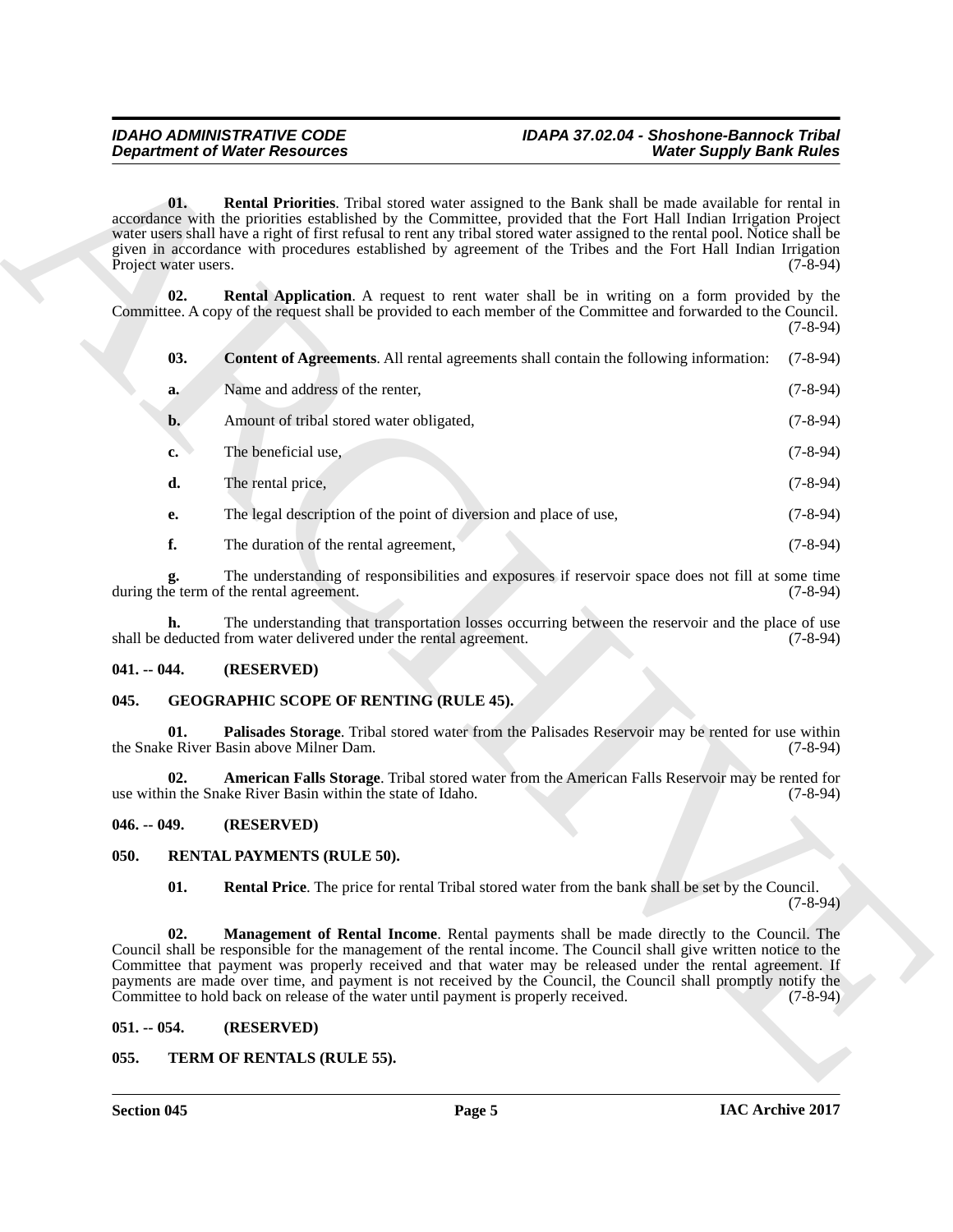The Committee may rent tribal stored water for a period of up to five (5) years. Any request to rent water for a period in excess of five  $(5)$  years shall be subject to negotiations between the Tribes and the IWRB.  $(7\text{-}8\text{-}94)$ 

#### <span id="page-5-0"></span>**056. -- 059. (RESERVED)**

#### <span id="page-5-1"></span>**060. LIABILITY (RULE 60).**

ARCHIVE Nothing in these rules shall be construed as modifying or altering any provisions of the Agreement, including but not limited to Article 7.3.12.

<span id="page-5-2"></span>**061. -- 999. (RESERVED)**